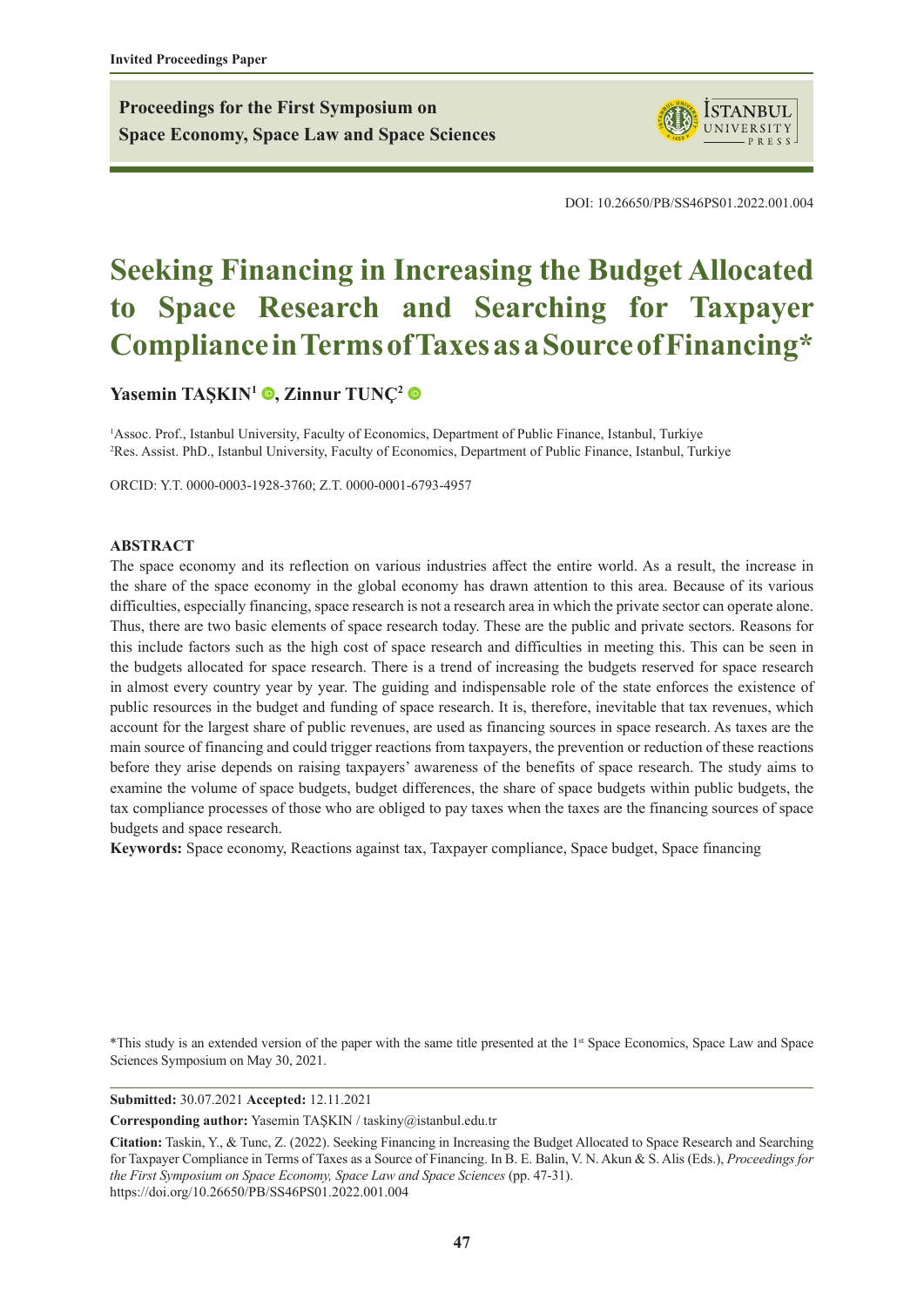# **1. Introduction**

Although the space sector, which is in the focus of defense and aerospace sectors, has focused on realizing strategic goals, increasing space research and effects of gaining new technologies from the results of this research have spread to the whole world. In recent years especially, increasing space research has increased interest in this field.

The Increase of space research has caused there to be different space budgets from year to year and the public sector plays an active role in this area. While the increase in countries' budgets causes the questioning of resources transferred to the budgets, the use of some part of public revenues in space research causes debate on the necessity of this research.

It is a natural result that the need for financing for space research is funded with taxes, which have the largest share in public revenues. However, this will have some effects on taxpayers' tax compliance processes. Although there are economical, administrative, legal and psychological reasons affecting this compliance, since the taxpayers' perception of the area where the tax is spent is one of the main determinants, it is important to manage this perception well in space research.

In this study, which aims to investigate the role of the public sector in the financing of space research and the tax compliance of taxpayers, the space economy and the role of the public sector in the space economy will be explained firstly, based on the space budgets of the countries and the share of these budgets in public expenditure. Then the tax compliance of taxpayers and the factors affecting this compliance will be examined in the case of the public sector's financing source taxes, and various suggestions will be made within the framework of the approaches in the doctrine.

# **2. Impact of Space Research on the Economy: Space Economy**

Science is considered to be one of the biggest beneficiaries of the space age, and as a result of scientific space activities, a lot of information about space has been acquired (Crawford, 2016). Developed countries' multifaceted research, not only to discover the unknowns of space, has expanded the scope of space-related studies and directed them to strive to be strong in the military, economic, and political fields. This situation has caused developing countries to turn to this field (Bozkurt & Ercan, 2016).

Space contributes to many fields such as research, development, education, innovation, economic growth, and increasing the quality of employment (Republic of Turkiye Ministry of Foreign Affairs, 2018). In addition to the economic contributions of space-oriented research, there are also contributions to social life. In this context, the space economy can be defined as "*the full range of activities and the use of resources that create and provide value and benefits to human beings in the course of exploring, understanding, managing and utilizing space"* (OECD, 2020).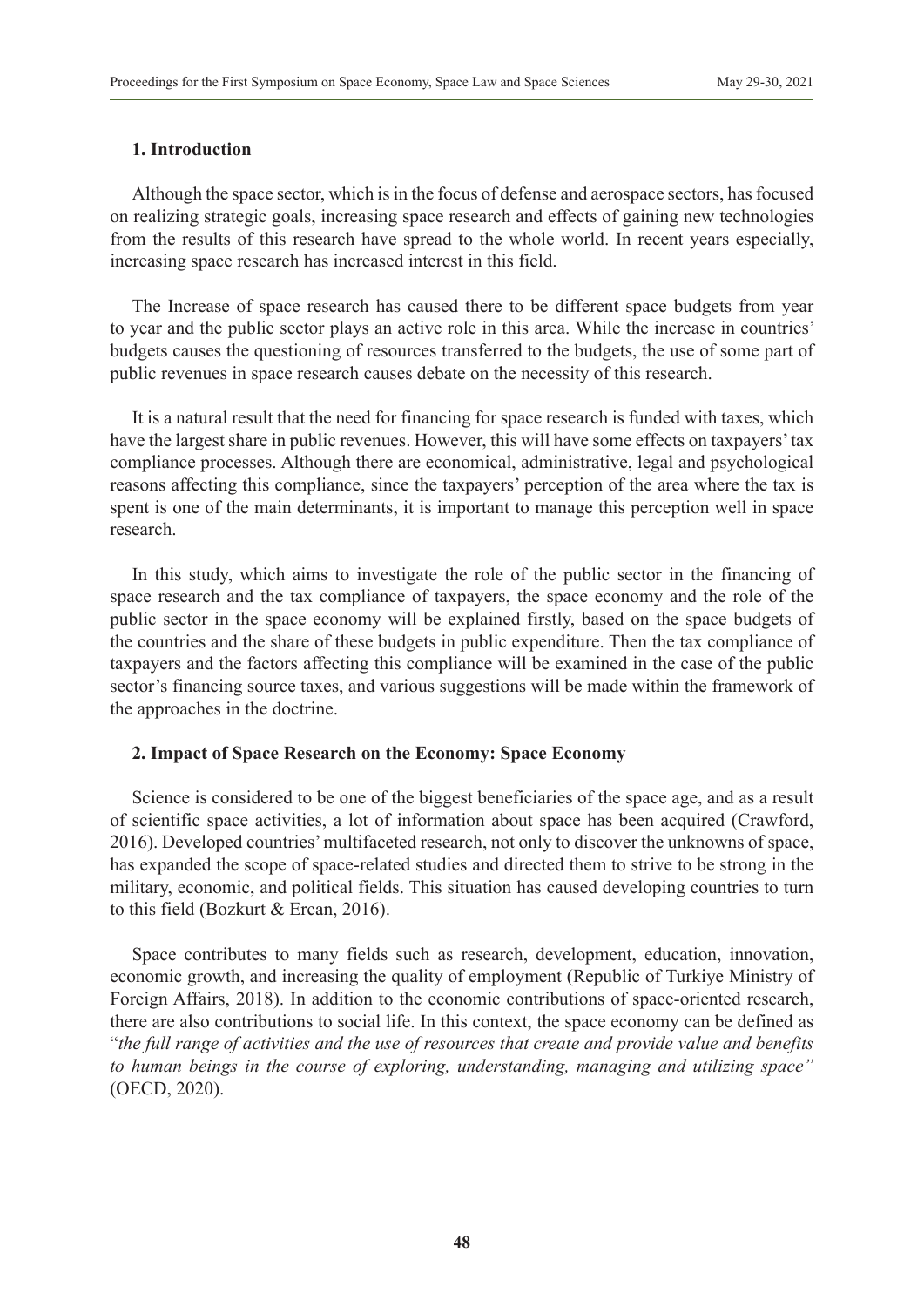

**Figure 1.** Space Economy **Source:** Derived from OECD (2012); OECD (2020).

The space economy can be expressed as actions that add value to the benefit of humanity in relation to the exploration, research, and management of space. In this context, the space economy has two different aspects: Products and services related to space, and the information community consisting of data obtained from space research (OECD, 2012). Thus, the space economy has gone far beyond the space manufacturing sector, including the increasingly pervasive effects of space-derived products, services, and knowledge on economies and societies (OECD, 2020). As a matter of fact, the space sector, which is amongst the defense and aerospace industries, has been developed to serve strategic goals in various economies thanks to security applications, science and space research, and has been shaped as a separate sector (OECD, 2014).

#### **3. Role of the Public Sector in Financing Space Research**

Space-related government spending to achieve public policy goals includes issues such as space research or national security. In addition, there are activities involving commercial participants on subjects such as observation or telecommunications (Crane et al., 2020).

The actors of the space economy are the public and the private sectors (Thinktech, 2020). States have an important role in the space economy. In addition, academic institutions that conduct scientific research and small and medium-sized enterprises are also included in different activities in this economy (OECD, 2012). Although the role of the state in the early stages of space studies, the increase in studies has caused the private sector to be interested in this field. Today, global cooperation, especially public-private cooperation, is considered very important.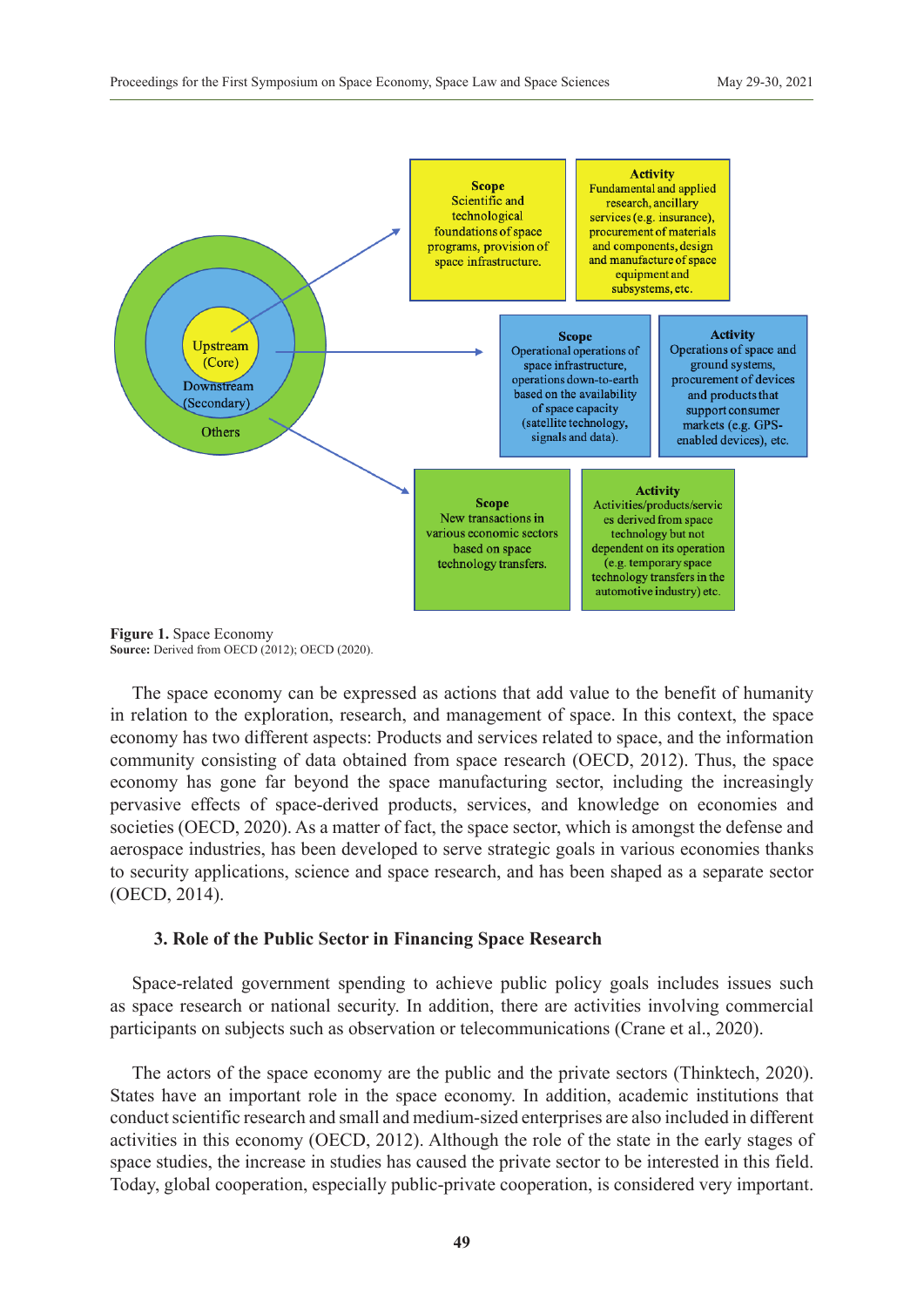So much so that the Space Economy Initiative platform was established within the United Nations Office of Outer Space Affairs - UNOOSA only to carry out cooperation efforts (United Nations, 2021).

However, the space economy has brought global competition as well as cooperation. Today, this competition is not only between states; it also occurs among private sector companies. For this reason, the field of activity, which was called the 'space sector' in the past, is evolving into the 'space economy' today (Thinktech, 2020).

# **3.1. The Necessity of Funding Space Research (Positive Externalities) and the Seeking of Financing**

The number of public and private actors involved in space activities around the world has steadily increased over the past decade. This situation further encourages the development of the space economy and commercial activities in this direction. Space continues to be a strategic sector for many countries today (OECD, 2014). Global commercial revenues of approximately \$280-300 billion annually are generated from the space sector. Much of this revenue is commercial satellite services based on satellite capacity, such as telecommunications signals. In addition, the production of space systems is valued at less than \$20 billion and is generally maintained by government procurement. The second-largest share of global revenue belongs to consumer equipment, a market dominated by consumer electronics-oriented companies such as satellite dishes or transceivers (OECD, 2020).

The positive externalities of the space economy are not limited to these. As a matter of fact, space activities have effects far beyond many fields such as agriculture, transportation, the environment and commercial incomes. Space activities have positive effects on GDP through employment and income gains. It is possible to see these effects in many different commercial products, from the first space discovery and manned space flight missions to water and air cleaning systems in technology transfers (OECD, 2020).

As is seen, the global space sector is accelerating economic growth and sustainable development, thanks to its numerous positive externalities. While space activities drive innovation, it provides new markets, industrial capabilities, job opportunities, and new employment opportunities, also supports academic research and development (United Nations, 2021). For example, in the USA, the Global Positioning System-GPS is estimated to have generated approximately \$1.4 trillion in socio-economic benefits since its introduction in the 1980s (O'Connor et al., 2019).

Another example is Thailand. A study conducted by Thailand has stated that the economic and social impact of space studies on the country would be around \$1 billion. The Thai government has focused on policy and standard-setting, R&D, and international collaborations to grow their space economy. This strategy is complemented by a private-sector emphasis covering different development processes such as various aviation practices and standardizations (United Nations, 2021).

Startup financing is the way to develop new space industries and succeed in new business ventures. To obtain financing, business plans, projections and forecasts must be presented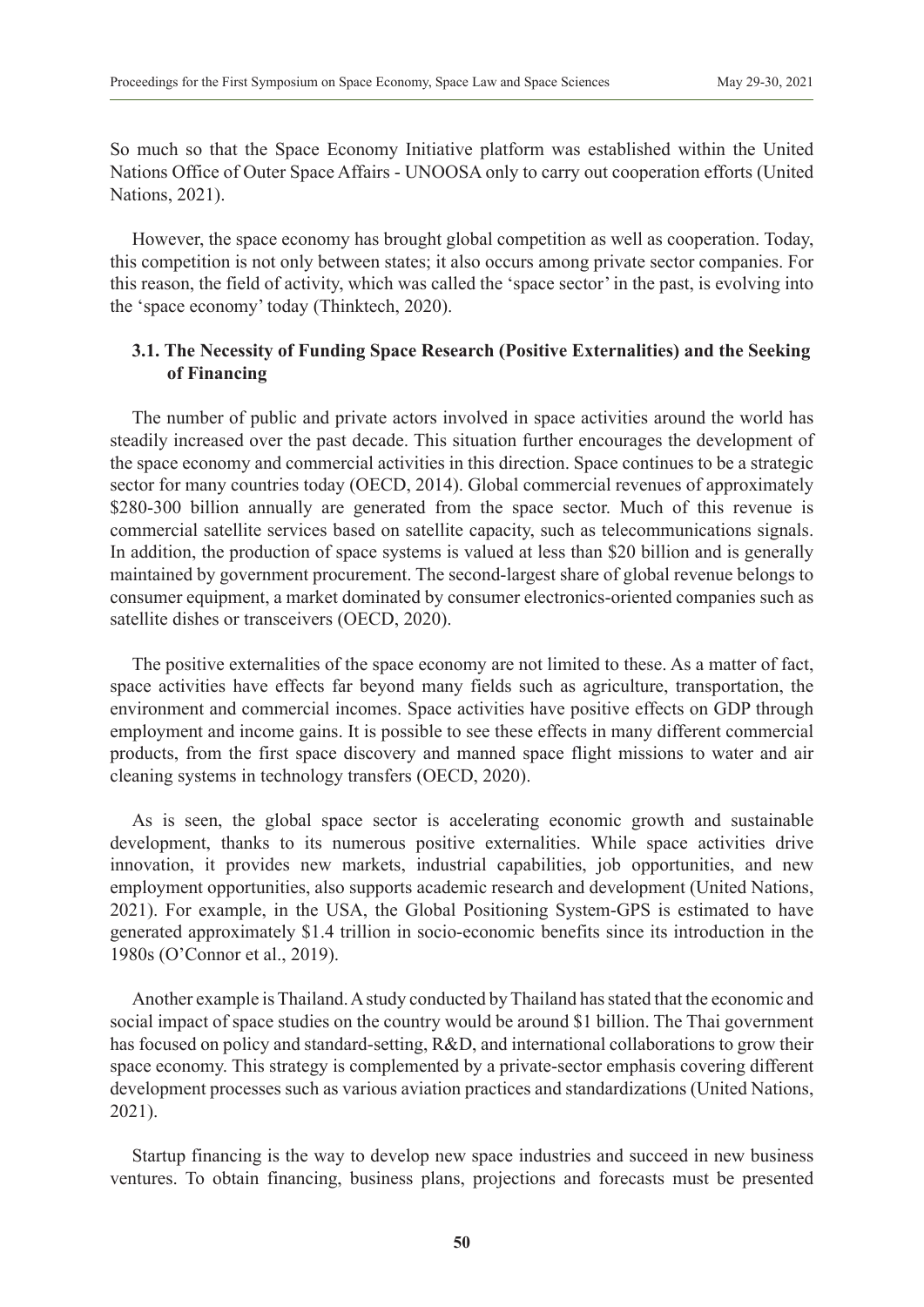to potential financiers that will show that investments and operations can be profitable (Livingston, 1999). However, in the new market, there is no proven way to measure the risk and return of investing in these areas (Foust, 2007). In the investments to be made, the length of the investment period and the payback period of the investments; the inadequacy of legal regulations in this area; high initial investment; factors such as technical and financial risks necessitate detailed examination of these investments. As a matter of fact, investments vary from traditional commercial investments in these aspects (Bozkurt & Ercan, 2016).

The space economy is a sector that should be supported by the public sector due to its benefits to society. From the defence industry to space discovery, the high targets of the governments increase the expectations that the state is a key power in space programs and that this power will increase in the future. Governments finance the vast majority of business activities worldwide through budgets and procurement schemes, and grant mechanisms. In addition, the public sector in many countries is involved not only in managing and coordinating space activities; it also plays an important role in continuing research and development (OECD iLibrary). As a matter of fact, it is inevitable for the state to take its place in space research as a source of funding. Although there is private sector financing in various countries, especially in the USA (Space X, Blue Origin, Rocket Lab, Astra Space, etc.), supporting the private sector with government incentives is indispensable for the future of the sector.

The United Nations emphasizes that public support is still key for the space sector, despite improvements in cooperation: *"Governments have understood that investments in space applications directly benefit society and contribute to a country's overall economy. However, while more resources are dedicated to space activities, sustainability remains key to growing space safely"*. Therefore, steps need to be taken to maximise gains and secure public support in the space economy and other related sectors (United Nations, 2021). For this, increasing the budget will be an important start.

# **3.2. Public Financing and Budget in Space Research**

A budget, which has been defined in various ways in the literature, is a legal act that includes the income-expenditure estimates of the state or other public legal entities within a certain period and allows the implementation of these estimates (Feyzioğlu, 1984). In addition, a budget is a financing tool in the production of goods and services in the public economy (Altuğ, 2019). Due to this feature, in every case, the budget should be considered when public investment and public financing are available.

Public investments make up space budgets of approximately \$79 billion for the G20 countries in 2019 and the bulk of funding for space activities. These investments support national security objectives, broad socio-economic objectives, and the development of scientific capacities (OECD, 2020).

One of the most useful indicators for measuring the intensity of space financing is the ratio of space budgets to GDP (OECD, 2020). Because space budgets naturally differ according to each country. Although an absolute comparative analysis is not possible due to the difference in the items in the budget and the budget systems, analysis of the share of space budget in GDP according to countries' own budgeting systems is a generally accepted method of comparison.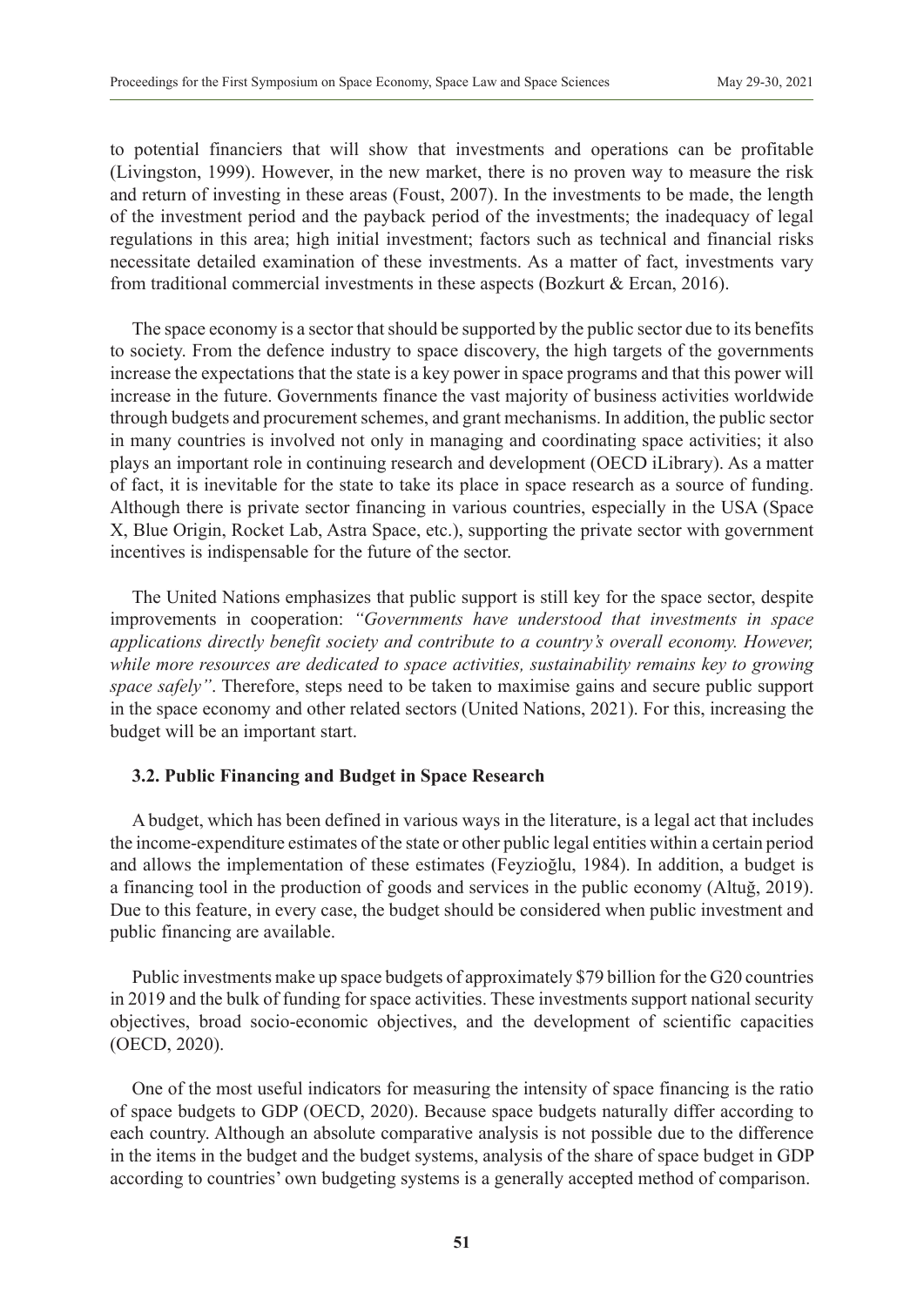The total global space budget in 2018 was \$72.18 billion; in 2019, it increased by \$72.34 billion. However, as the COVID-19 pandemic, which affected all sectors, caused shrinkage in space budgets, the budget decreased by 0.81% to \$71.75 billion in 2020 (Space in Africa, 2021).



**Graph 1.** Space Budgets in OECD Countries (2020) **Source:** Space in Africa,  $(2021)^1$ 

Budget sizes alone are not comparable in that they do not include countries' gross domestic product (GDP). For this reason, the share of budgets in GDP is often compared in the literature. Comparative space budgets of OECD countries, including Turkiye, are as follows:



1 For a comparison of the space budgets of the G20, APEC and NATO countries: Space in Africa (2021), p: 50-52.

<sup>2</sup> For comparisons of the share of space budgets in GDP of G20, APEC and NATO countries: Space in Africa (2021), p: 50-52.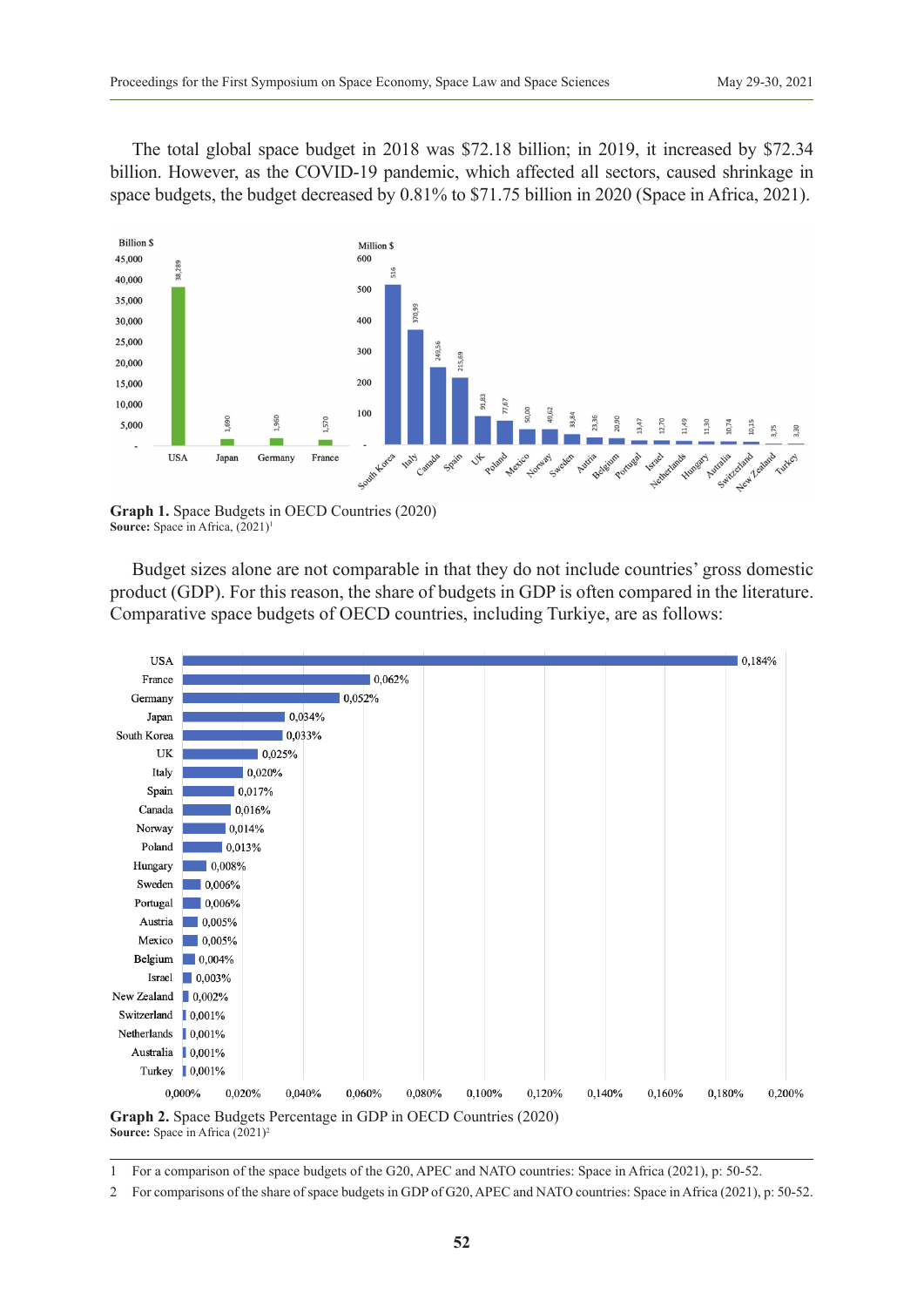As can be seen, the OECD member countries with the highest share in the size of space budgets in GDP are the USA, France, and Germany. The budget of the Turkish Space Agency (Türkiye Uzay Ajansı-TUA), which has developed a ten-year program to build a strong satellite and launch industry, was approximately \$4.3 million in 2019; it decreased by 23.3% to \$3.3 million (₺24,529,000₺) in 2020 (Space in Africa, 2021). However, in line with the announced targets, a serious budget increase is expected in the coming years.

The budgets of countries are not only numerically large; they also differ in terms of system and classification. It is possible to list these differences as follows (Space in Africa, 2021):

- Some countries do not allocate annual budgets for space research. Example: Algeria declared \$1.3 billion (collectively) for the years 2006-2020.
- Some countries do not allocate an annual budget, but they announce a new budget when their budgets are over. Example: Luxembourg announced a budget of \$223 million in 2016 to provide early-stage funding and grants.
- Some countries have an established space agency for space research. For example, countries such as Morocco and Spain carry out their space activities through research institutions.
- Some countries do not declare separate budgets for space programs. A budget is allocated within the scope of assets created by public-private partnership financing or state-owned telecommunication companies.
- Finally, in some countries, instead of a single national agency, they allocate funds from their budgets to organizations financed by different countries, such as the European Space Agency (ESA) or the European Organization for the Exploitation of Meteorological Satellites (EUMETSAT).

# **4. Increasing the Space Budget and Tax Compliance**

It is seen in the reports of the  $11<sup>th</sup>$  Development Plan and the Turkish Space Agency that there 's an aim to increase the space budget. It is possible to solve some of the negative effects that may arise during the balancing of the income and expenditure items of the budget, before they occur, by increasing the compliance of the taxes, which is the largest income item. If the space budget is increased, it is important to explain the reasons for this situation to the public because taxpayers have shown different reactions from the time of the first space research to the present day.

Even the budgets allocated in pioneering trials in the past have provoked a backlash. The reactions emerged from the idea that those resources should be transferred to better places. For example, the Apollo program, which cost \$180 billion dollars in today's money, was evaluated as an inhuman priority because 1/5 of the country lives in poverty. Growing backlash saw protest marches on July 15, 1969, the eve of the Apollo 11 launch. The space budget has been the subject of criticism with banners *"\$12 a day to feed an Astronaut. We Could feed a Starving Child for \$8."* (Smith, 2019). Apart from these reactions, taxpayers can react actively (opposing the law) or passively (preferring leisure time).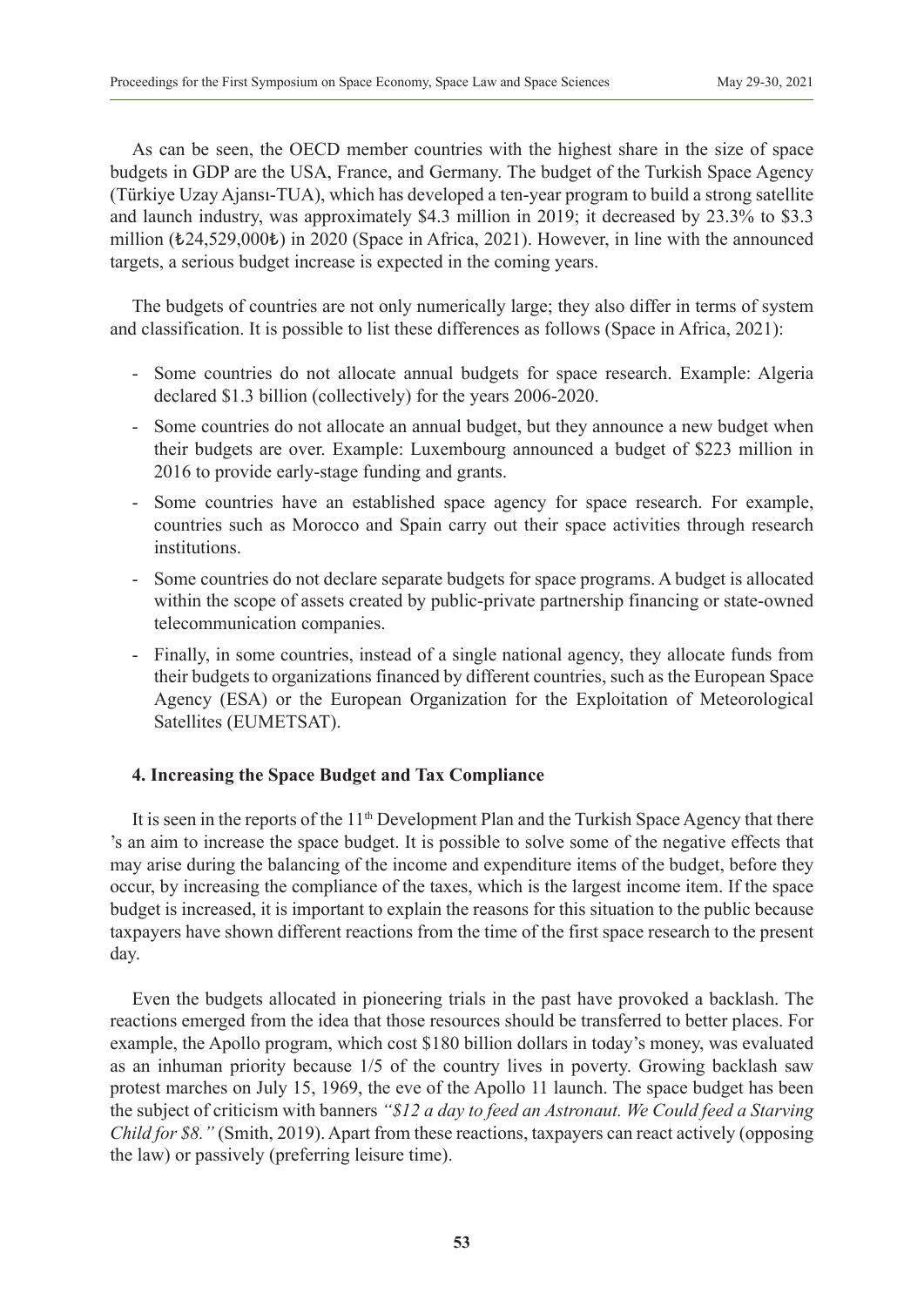### **4.1. Role of Taxes in Increasing the Budget**

Funding space research with taxes will raise the reactions of those who are responsible for paying taxes. These reactions need to be balanced with the positive effects of public expenditures to be made by the state on the economy. As a matter of fact, the purchases to be made by the state will constitute an element of the demand and may have positive effects.

In case this financing is provided with the expenditures to be made from the public budget, it is important to determine what elements the financing source will consist of. The taxes required to finance the expenditures to be made by the state in the space economy are like compulsory public income.



**Graph 3.** Tax Revenues in Central Government Budget Realizations (Million TL) Source: It was created by using the current budget realisation data announced by the Republic of Turkiye Ministry of Treasury and Finance<sup>3</sup>.

3

#### **Central Administration Budget Realizations [2006-2019] Million** ₺

|                                                                                                                                       | 2010    | 2011    | 2012    | 2013    | 2014    | 2015    | 2016    | 2017    | 2018    | 2019    |
|---------------------------------------------------------------------------------------------------------------------------------------|---------|---------|---------|---------|---------|---------|---------|---------|---------|---------|
|                                                                                                                                       |         |         |         |         |         |         |         |         |         |         |
| <b>Central Administration Revenues</b>                                                                                                | 254.277 | 296.824 | 332.475 | 389.682 | 425.383 | 482.780 | 554.140 | 630.490 | 757.996 | 875.280 |
| General Budget Revenues                                                                                                               | 246.051 | 286.554 | 320.536 | 375.564 | 408.676 | 464.188 | 533.203 | 607.138 | 729.063 | 847.692 |
| I-Tax Revenues                                                                                                                        | 210.560 | 253.809 | 278.781 | 326.169 | 352.514 | 407.818 | 459.002 | 536.617 | 621.536 | 673.860 |
| II-Enterprise and Property Incomes                                                                                                    | 9.804   | 9.063   | 13.986  | 14.312  | 16.125  | 19.662  | 23.748  | 19.762  | 26.128  | 93.718  |
| III-Donations and Grants and                                                                                                          |         |         |         |         |         |         |         |         |         |         |
| Special Incomes                                                                                                                       | 966     | 1.068   | 1.652   | 1.096   | 1.281   | 1.241   | 1.122   | 1.373   | 1.190   | 6.993   |
| IV-Interests, Shares and Penalties                                                                                                    | 21.114  | 19.739  | 22.708  | 23.651  | 28.302  | 26.560  | 34.910  | 35.560  | 71.848  | 64.488  |
| V-Capital Revenues                                                                                                                    | 3.376   | 2.530   | 2.054   | 10.105  | 9.549   | 7.933   | 12.828  | 11.680  | 7.809   | 7.107   |
| VI-Collection of Accounts                                                                                                             |         |         |         |         |         |         |         |         |         |         |
| Receivable                                                                                                                            | 232     | 344     | 1.355   | 231     | 905     | 974     | 1.594   | 2.145   | 551     | 1.525   |
| Revenues of Special Budgets                                                                                                           |         |         |         |         |         |         |         |         |         |         |
| Administrations                                                                                                                       | 6.333   | 8.174   | 9.622   | 11.445  | 13.524  | 15.083  | 17.012  | 19.148  | 23.761  | 20.925  |
| Revenues of Regulatory and                                                                                                            |         |         |         |         |         |         |         |         |         |         |
| Supervisory Institutions                                                                                                              | 1.893   | 2.095   | 2.318   | 2.673   | 3.183   | 3.509   | 3.925   | 4.204   | 5.173   | 6.663   |
| Source: Republic of Turkiye Ministry of Treasury and Finance https://www.hmb.gov.tr/bumko-butce-buyuklukleri-ve-butce-gerceklesmeleri |         |         |         |         |         |         |         |         |         |         |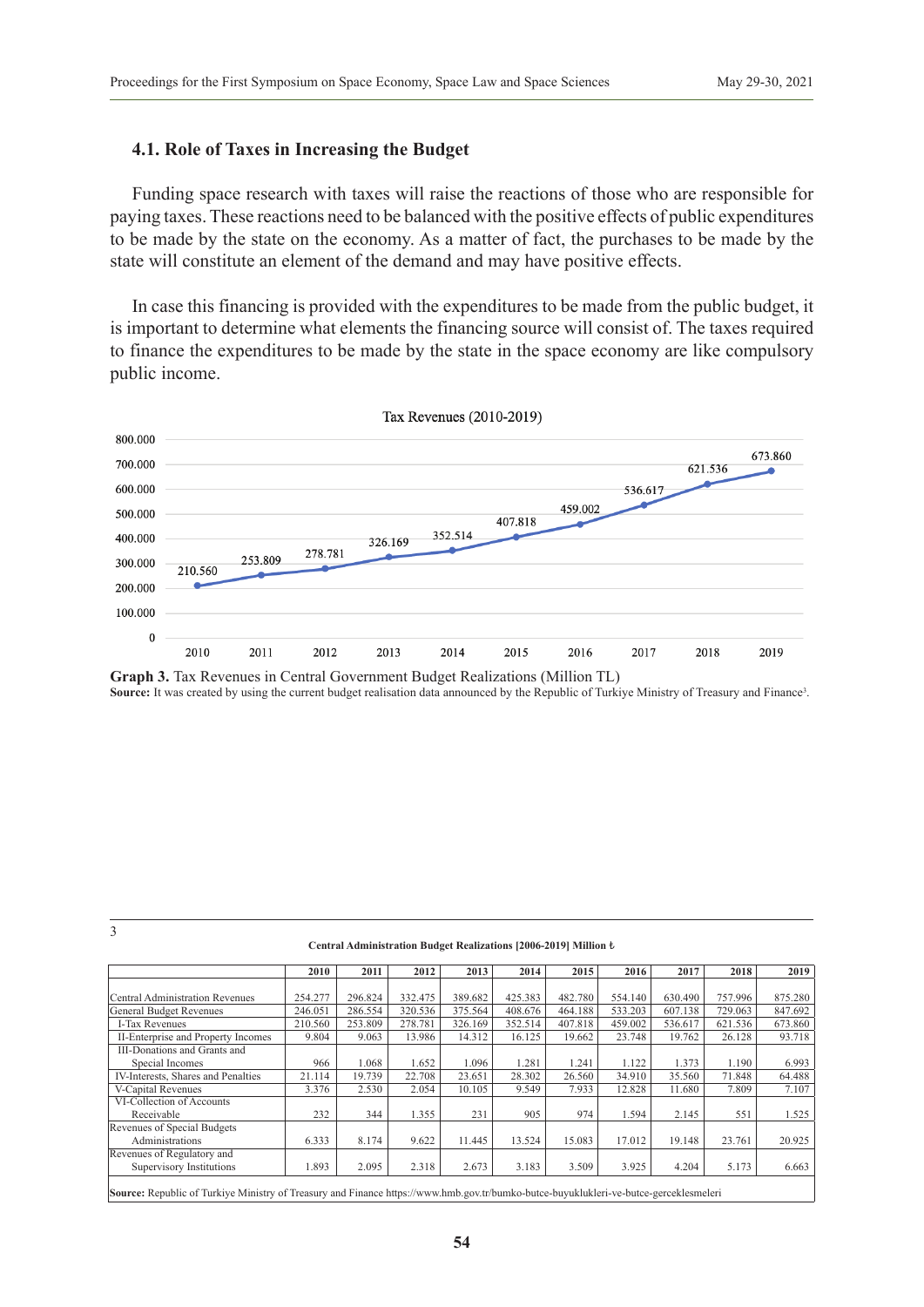

**Graph 4.** Percentage of Taxes in Central Government Revenues (2019)<sup>4</sup> **Source:** It was created by using the current budget realization data announced by the Republic of Turkiye Ministry of Treasury and Finance

Looking at the above data, it is seen that the biggest share in budget revenues belongs to taxes. This situation reveals that the main source of finance in space research can be seen as taxing. In the framework of the active growth policy carried out by the states, taxes can contribute to education, research, and technical progress. For this purpose, regulations such as accelerated depreciation and the forward or backward transfer of losses can be applied to increase such investments (Turhan, 2020).

#### **4.2. Raising Awareness and Tax Compliance in Space Research**

Tax compliance means that individuals or institutions act under the laws without coercion. Since taxes are a monetary obligation taken by force, people's attitudes and behaviours towards taxes change. For example, the 'unrequited' feature of the tax causes negative reactions to the tax (Urus, 2017). Because taxpayers make an effort to get rid of these compulsory payments, which they perceive as a burden, and to reach a higher real income in this way (Turhan, 2020), therefore, it is important to consider the limits of taxation.

The concept of tax compliance is related to concepts such as tax awareness and tax morale. Tax awareness is the level of willingness of taxpayers, who are aware of the importance of tax in terms of the realization of public services to fulfil their tax-related duties. This means that the tax is paid voluntarily without any deterrent effect or pressure (Saruç, 2013). Tax morale is the behavior of taxpayers to truthfully fulfill their obligations arising from tax laws (Dayıoğlu, 2018).

Taxation in the field of public finance; examined within the framework of legal, political, economic, and financial boundaries. However, in terms of the space economy, the psychological limit of taxation is considered more of a priority. This limit is defined as tax morale or, more broadly, tax mentality (Schmölders, 1976). The psychological limit is very difficult to determine because it depends on taxpayer perceptions and different variables (Saruç, 2013). As in the history of space research, taxpayer reactions are an indication that this limit has been pushed. The most effective way to stay within the psychological limit is for the positive externalities of space studies to be known and, more importantly, adopted by society. For example, the

<sup>4</sup> As of the period when the data was used, the Ministry shared the latest 2019 data.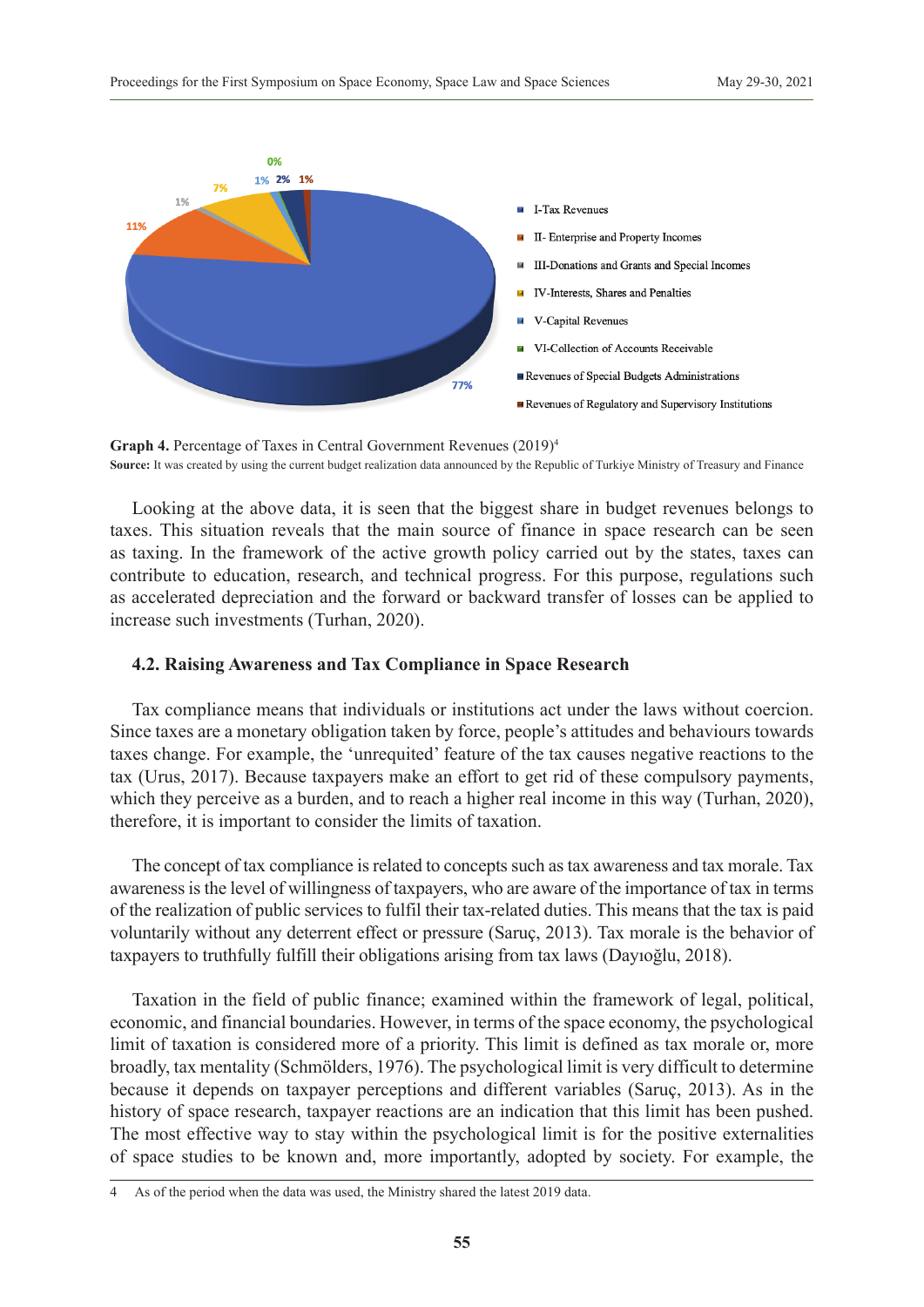new employment opportunities that will emerge via a sectoral capacity increase are among the factors that will enable a budget increase in line with this limit.

The Apollo 11 reaction to space research isn't the only known tax reaction in history. There are many examples of taxpayer reactions in history: the Poujade movement and the Boston tea party are well-known examples of these reactions. These examples are important in that they show the dramatic consequences of the government's disregard for taxpayers -in fact, society in general- to taxation.

In short, the basis of the limit of taxation is, above all, psychological (Schmölders, 1976). For this reason, the legislator has to take into account the taxpayer reactions to the rules for this increased tax financing while increasing the budget. It is because there is a relationship between taxpayers' perceptions regarding a tax burden and the distribution of public expenditures and the opinions of taxpayers. In this regard, the perception of 'suitability' in public expenditures is decisive in the taxpayer-tax relationship (Kitapçı, 2015).

The compatibility of taxes and public expenditures - the success of the financial system depends on how the current situation is perceived. Taxes have got an effect on reducing private consumption. When it is perceived to reduce income by taxpayers, there may be resistance to taxes (Demir, 2009). When taxpayers pay taxes, which is a compulsory payment, with a portion of their income, they expect to benefit from public resources. In such a case, it is discussed whether public expenditures made by states are effective or not (Didinmez, 2018).

Creating a perception that the effects of the expenditures will spread to the whole society and that the external benefit will affect the entire society in the financing of space research with taxes will increase social support for this research. The United Nations focuses on the goal of raising global awareness of how the growth of the space sector can strengthen socio-economic development for sustainable development (United Nations, 2021).

Ensuring that the public is informed about how space research will impact and improve their daily lives is essential to the foundation of a strong space economy. Therefore, taxpayer-focused policies are necessary to continue to develop both public and commercial space activities because it is important to understand how the effects of growth in the space economy will be presented for both the space sector and other sectors (United Nations, 2021).

#### **5. Conclusion**

The space sector plays an increasingly important role in the efficient functioning and economic development of modern societies. Satellite technology used in navigation, communication, meteorology, and earth observation leads to an increasing stream of applications in air traffic control, transportation, natural resource management, agriculture, environment and climate change monitoring, entertainment, and the like. These developments create new markets as well as new sub-use areas. Since space is seen as a contributing lever for economic growth, social welfare, and sustainable development (OECD, 2014), space activities, which have such a high externality, are at the centre of public finance as a requirement of the principle of the social law. In this context, it is important to determine the role of the state in the financing of space research and the limits of this role. The increase in the role of the state in the economy and the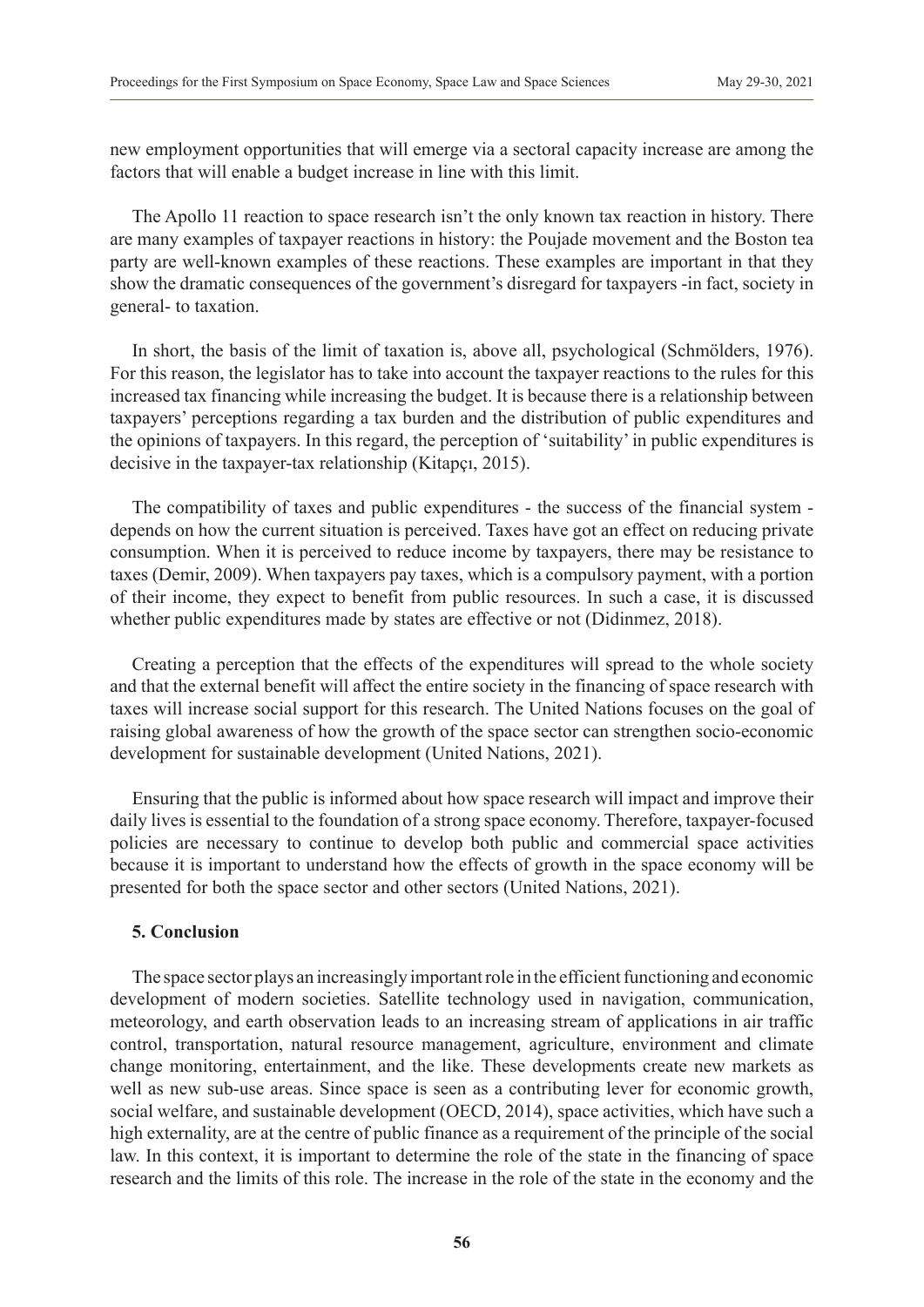change in its duties in this process will cause the need for income to increase even more. The most important source of meeting this need is taxes. If the source of financing is taxation, it is necessary to increase tax compliance and provide social support. Public-private partnerships are ideal in financing space research; however, the role of the public sector will need to be increased, and this increase will need to be compensated by taxes, especially in the 'take off' phase and when fixed capital investments are required. However, the aim is rather than taxation for financing; it is to solve the financing and compliance problems that may arise due to the allocation of a significant part of the existing tax revenues to space.

Research data on the added value created by space studies in national economies reveal the magnitude of positive externality spreading to society. Externalities and the role of the state in spreading these externalities is one of the most important research areas of public finance science. The involvement of public finance in space research, which benefits from global trade volume to socio-economic welfare, is a necessity in terms of modern state understanding. In this context, it is important to clearly explain the effects of space research on society and to provide social support in this regard. It is necessary to spread the idea that space research is not only about the exploration of space and that the outputs to be obtained as a result of the research to be done will positively affect social life. Space research and their social effects -especially their positive externalities- become known and visible in society will also affect voluntary compliance in taxation. The important thing here is to raise awareness about the social benefits of space research.

For all these reasons, the factors affecting tax compliance should be evaluated specifically for space research, and measures should be taken to minimize the risks of socio-psychological factors. To increase Turkiye's role in global competition -as in the examples of the world- it is necessary to ensure continuity in the increase of the budget to be allocated to space research. In the 2020 annual report of the Turkish Space Agency, which was established in December 2018, it was emphasized that various improvements should be made, the technological capacity should be strengthened, and the budget should be increased to reach a competitive level with similar institutions. This situation shows that Turkiye also aims to take place in the global competition. In addition, it was stated in the 11th Development Plan that Turkiye's power in global competition would be increased, the National Space Program would be prepared and put into practice, and the institutional capacity of the Turkish Space Agency would be developed. The United Nations has identified three focal points of the space economy in its report of 2021. These are awareness-raising public events, capacity building, and e-learning activities for member states (United Nations, 2021). This determination is a clear expression of the meaning and importance attributed to awareness-raising public events in the international area, perhaps at the highest and most competent level.

#### **References**

Altuğ, F. (2019). *Kamu bütçesi* [Public budget]. İstanbul, Turkiye, Beta.

- Bozkurt, İ. ve Ercan, M.K. (2016). Kamusal bir sektör olarak uzay sektörü ve uzay sektörüne yönelik yatırımların değerlendirilmesi [Space sector perceived as a public sector and valuation of the investment projects in the space]. *International Review of Economics and Management*, *4*, 1-26.
- Crane, K.W., Linck, E., Lal, B., & Wei, R. Y. (2020). Measuring the space economy: estimating the value of economic activities in and for space. *Science & Technology Policy Institute*, March. [https://www.ida.](https://www.ida.org/-/media/feature/publications/m/me/measuring-the-space-economy-estimating-the-value-of-economic-activities-in-and-for-space/d-10814.ashx) [org/-/media/feature/publications/m/me/measuring-the-space-economy-estimating-the-value-of-economic](https://www.ida.org/-/media/feature/publications/m/me/measuring-the-space-economy-estimating-the-value-of-economic-activities-in-and-for-space/d-10814.ashx)[activities-in-and-for-space/d-10814.ashx](https://www.ida.org/-/media/feature/publications/m/me/measuring-the-space-economy-estimating-the-value-of-economic-activities-in-and-for-space/d-10814.ashx)
- Crawford, I. A. (2016). The long-term scientific benefits of space economy. *Space Policy*, *37*(2), 58-61. [https://doi.](https://doi.org/10.1016/j.spacepol.2016.07.003)